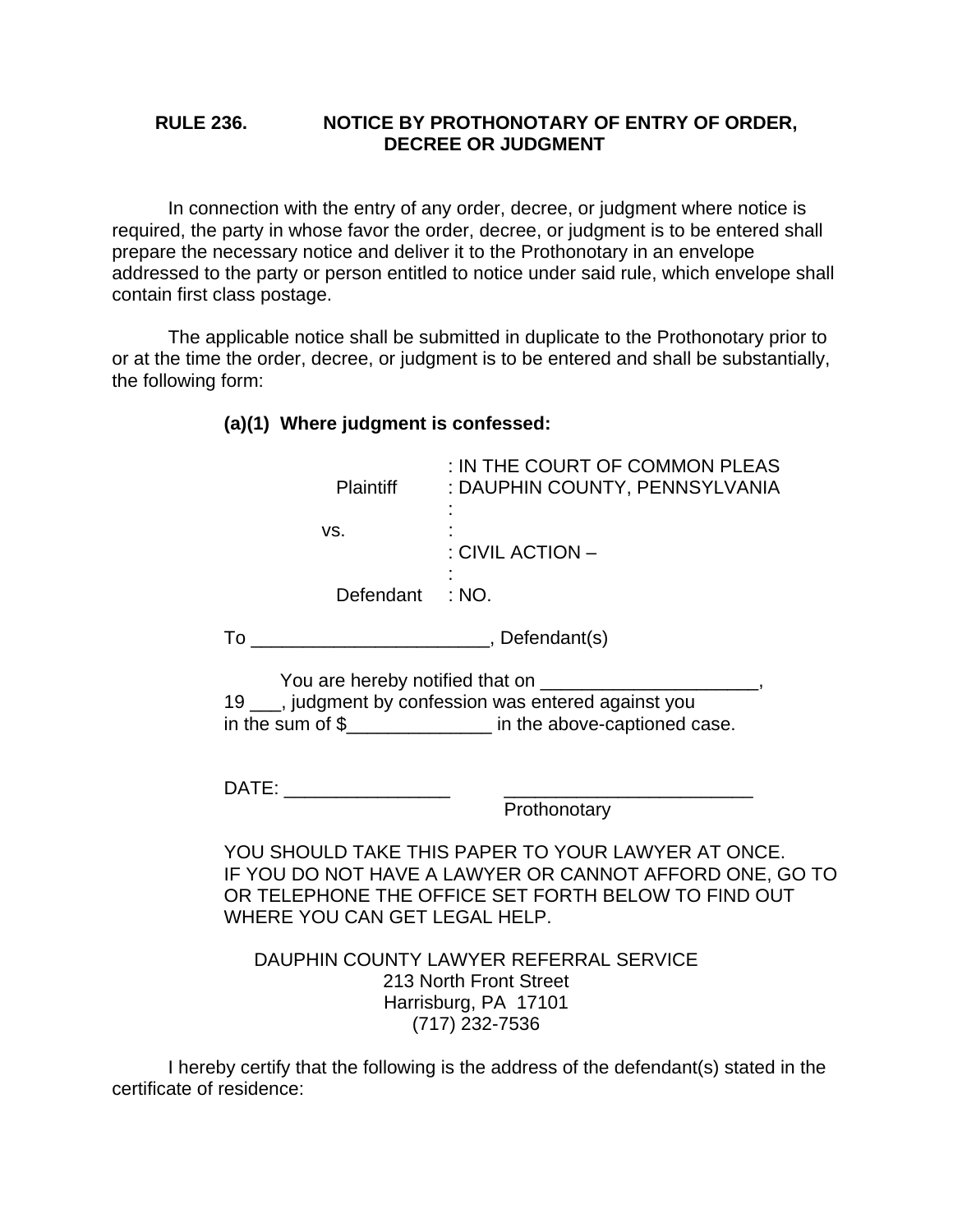$\overline{\phantom{a}}$  , and the contract of the contract of the contract of the contract of the contract of the contract of the contract of the contract of the contract of the contract of the contract of the contract of the contrac Attorney for Plaintiff(s)

 A \_\_\_\_\_\_\_\_\_\_\_\_\_\_\_\_\_\_\_\_\_\_\_\_\_\_, Defendido/a Defendidos/as

Usted esta siendo notificado que el \_\_\_\_\_\_\_\_\_\_\_  $(\text{day})$  de  $\_\_\_\_\_\_\_\$  (month) del 19  $\_\_\_\_\_\_\$  (year), se anoto en contra suya un fallo pro confesion en la suma de \$ \_\_\_\_\_\_\_\_\_ en el caso mencionado en el epigrafe.

FECHA: \_\_\_\_\_\_\_\_\_\_\_\_\_\_\_\_\_\_\_\_ \_\_\_\_\_\_\_\_\_\_\_\_\_\_\_\_\_\_\_\_\_\_\_\_\_\_

Protonotario

 USTED DEBE LLEVAR INMEDIATAMENTE ESTE DOCUMENTO A SU ABOGADO. SI USTED NO TIENE UN ABOGADO O NO PUEDE PAGARLE A UNO, LLAME O VAYA A LA SIGUIENTE OFICINA PARA AVERIGUAR DONDE PUEDE ENCONTRAR ASISTENCIA LEGAL.

DAUPHIN COUNTY LAWYER REFERRAL SERVICE 213 North Front Street Harrisburg, PA 17101 (717) 232-7536

\_\_\_\_\_\_\_\_\_\_\_\_\_\_\_\_\_\_\_\_\_\_\_\_\_\_\_\_\_

\_\_\_\_\_\_\_\_\_\_\_\_\_\_\_\_\_\_\_\_\_\_\_\_\_\_\_\_\_

 Certifico que la siguiente direccion es la del defendido/a segun indicada en el certificado de residencia:

\_\_\_\_\_\_\_\_\_\_\_\_\_\_\_\_\_\_\_\_\_\_\_\_\_\_\_\_\_

\_\_\_\_\_\_\_\_\_\_\_\_\_\_\_\_\_\_\_\_\_\_\_\_\_\_\_\_\_

 $\overline{\phantom{a}}$  , and the contract of the contract of the contract of the contract of the contract of the contract of the contract of the contract of the contract of the contract of the contract of the contract of the contrac

Abogado del Demandante

**(a)(2) In all other cases:** 

IN THE COURT OF COMMON PLEAS:<br>DAUPHIN COUNTY, PENNSYLVANIA **: DAUPHIN COUNTY, PENNSYLVANIA**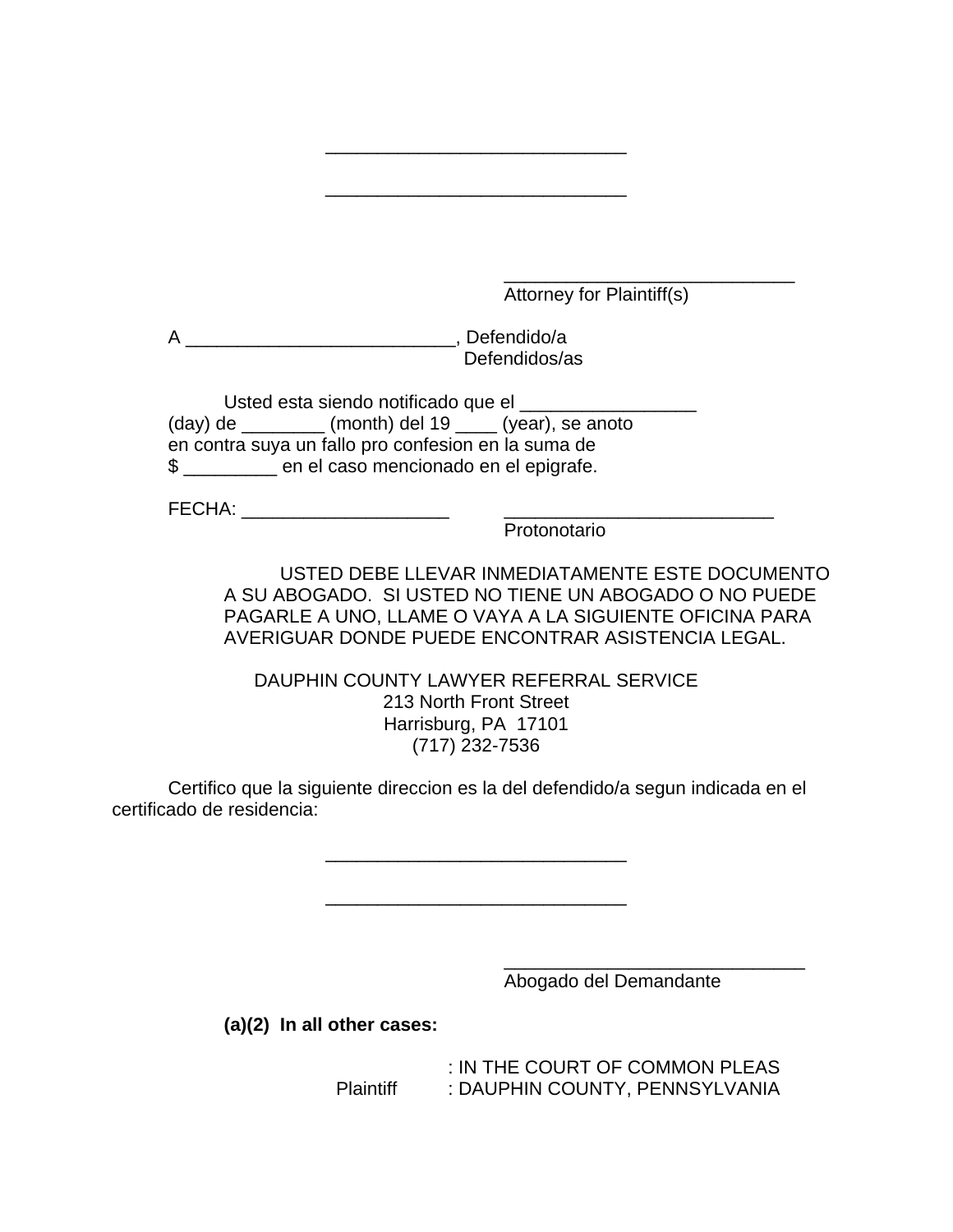| VS.<br>: CIVIL ACTION –                                                                                                                                                                                        |  |
|----------------------------------------------------------------------------------------------------------------------------------------------------------------------------------------------------------------|--|
| Defendant : NO.                                                                                                                                                                                                |  |
|                                                                                                                                                                                                                |  |
| 19_, the following (Order) (Decree) (Judgment) has been entered<br>against you in the above-captioned case.                                                                                                    |  |
|                                                                                                                                                                                                                |  |
| DATE: _____________________                                                                                                                                                                                    |  |
| Prothonotary                                                                                                                                                                                                   |  |
| I hereby certify that the name and address of the proper<br>person(s) to receive this notice is:                                                                                                               |  |
|                                                                                                                                                                                                                |  |
|                                                                                                                                                                                                                |  |
|                                                                                                                                                                                                                |  |
|                                                                                                                                                                                                                |  |
| _________________________________, Defendido/a<br>A<br>Defendidos/as                                                                                                                                           |  |
| Por este medio se le esta notificando que el ______<br>de ________________ del 19 ____, el/la siguiente<br>(Orden), (Decreto), (Fallo) ha sido anotado en contra suya<br>en el caso mencionado en el epigrafe. |  |
| FECHA: __________________                                                                                                                                                                                      |  |
| Protonotario                                                                                                                                                                                                   |  |
| Certifico que la siguiente direccion es la del defendido/a<br>segun indicada en el certificado de residencia:                                                                                                  |  |